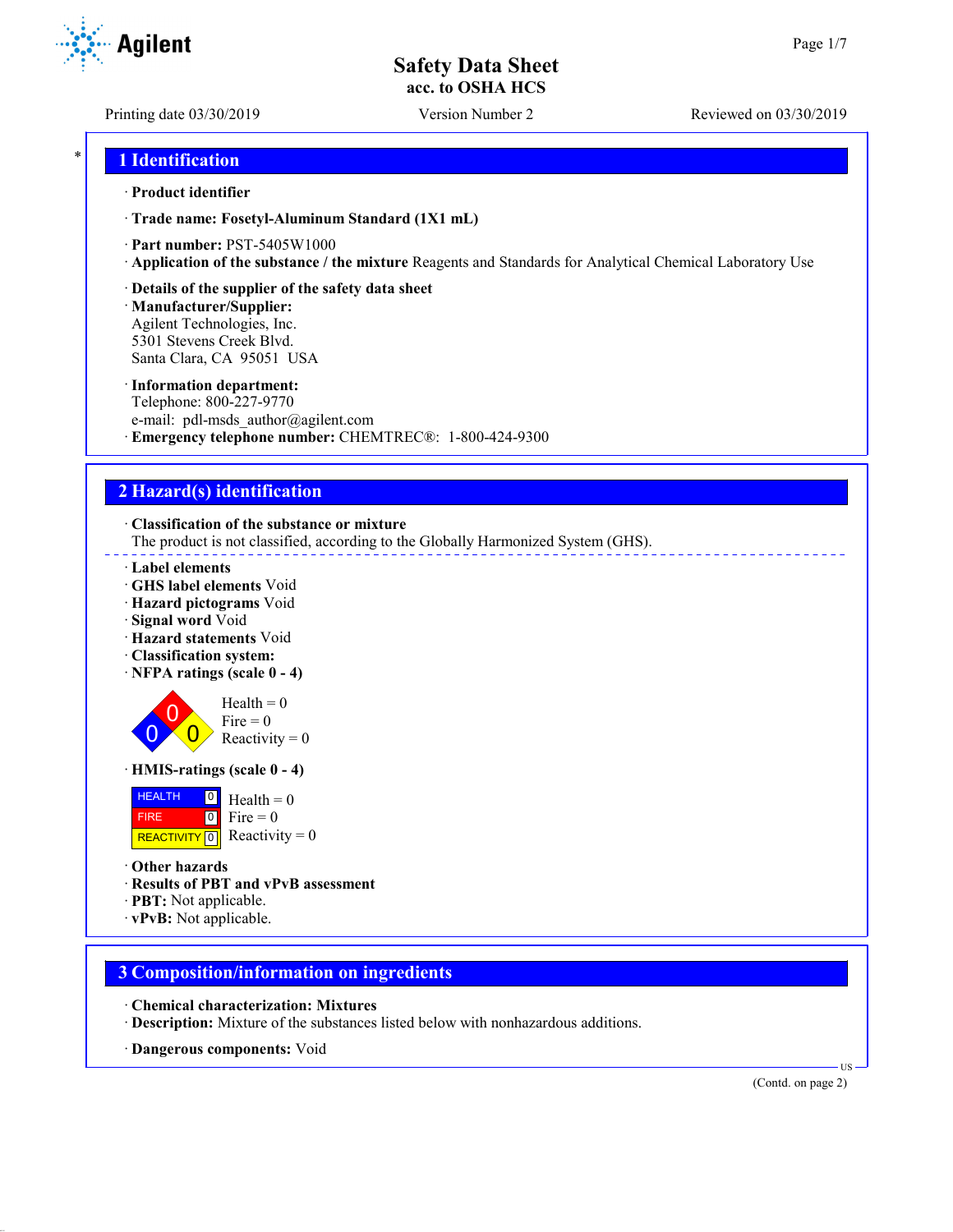**Trade name: Fosetyl-Aluminum Standard (1X1 mL)**

(Contd. of page 1)

## **4 First-aid measures**

- · **Description of first aid measures**
- · **General information:** No special measures required.
- · **After inhalation:** Supply fresh air; consult doctor in case of complaints.
- · **After skin contact:** Generally the product does not irritate the skin.
- · **After eye contact:** Rinse opened eye for several minutes under running water.
- · **After swallowing:** If symptoms persist consult doctor.
- · **Information for doctor:**
- · **Most important symptoms and effects, both acute and delayed** No further relevant information available.
- · **Indication of any immediate medical attention and special treatment needed**
- No further relevant information available.

## **5 Fire-fighting measures**

- · **Extinguishing media**
- · **Suitable extinguishing agents:** Use fire fighting measures that suit the environment.
- · **Special hazards arising from the substance or mixture** No further relevant information available.
- · **Advice for firefighters**
- · **Protective equipment:** No special measures required.

## **6 Accidental release measures**

- · **Personal precautions, protective equipment and emergency procedures** Not required.
- · **Environmental precautions:** No special measures required.
- · **Methods and material for containment and cleaning up:** Absorb with liquid-binding material (sand, diatomite, acid binders, universal binders, sawdust).
- · **Reference to other sections**
- See Section 7 for information on safe handling.
- See Section 8 for information on personal protection equipment.
- See Section 13 for disposal information.
- · **Protective Action Criteria for Chemicals**
- · **PAC-1:**

None of the ingredients is listed.

· **PAC-2:**

None of the ingredients is listed.

· **PAC-3:**

None of the ingredients is listed.

## **7 Handling and storage**

- · **Handling:**
- · **Precautions for safe handling** No special measures required.
- · **Information about protection against explosions and fires:** No special measures required.
- · **Conditions for safe storage, including any incompatibilities**
- · **Storage:**
- · **Requirements to be met by storerooms and receptacles:** No special requirements.

US



Printing date 03/30/2019 Version Number 2 Reviewed on 03/30/2019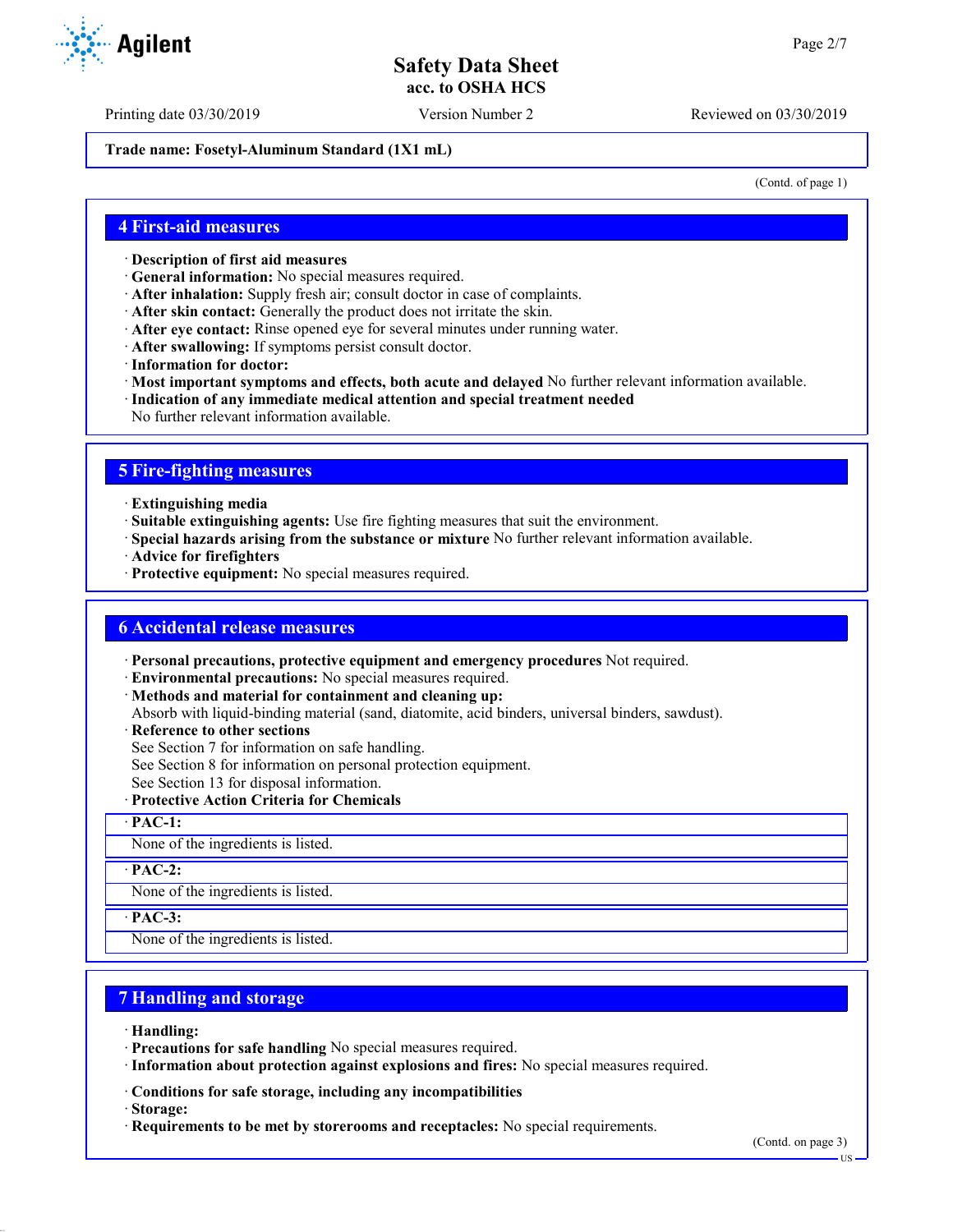Printing date 03/30/2019 Version Number 2 Reviewed on 03/30/2019

**Trade name: Fosetyl-Aluminum Standard (1X1 mL)**

(Contd. of page 2)

US

· **Information about storage in one common storage facility:** Not required.

· **Further information about storage conditions:** None.

· **Specific end use(s)** No further relevant information available.

## \* **8 Exposure controls/personal protection**

- · **Additional information about design of technical systems:** No further data; see item 7.
- · **Control parameters**
- · **Components with limit values that require monitoring at the workplace:**

The product does not contain any relevant quantities of materials with critical values that have to be monitored at the workplace.

· **Additional information:** The lists that were valid during the creation were used as basis.

- · **Exposure controls**
- · **Personal protective equipment:**
- · **General protective and hygienic measures:**

The usual precautionary measures for handling chemicals should be followed.

· **Breathing equipment:**

When used as intended with Agilent instruments, the use of the product under normal laboratory conditions and with standard practices does not result in significant airborne exposures and therefore respiratory protection is not needed.

Under an emergency condition where a respirator is deemed necessary, use a NIOSH or equivalent approved device/equipment with appropriate organic or acid gas cartridge.

· **Protection of hands:**

Although not recommended for constant contact with the chemicals or for clean-up, nitrile gloves 11-13 mil thickness are recommended for normal use. The breakthrough time is 1 hr. For cleaning a spill where there is direct contact of the chemical, butyl rubber gloves are recommended 12-15 mil thickness with breakthrough times exceeding 4 hrs. Supplier recommendations should be followed.

## · **Material of gloves**

For normal use: nitrile rubber, 11-13 mil thickness

For direct contact with the chemical: butyl rubber, 12-15 mil thickness

· **Penetration time of glove material**

For normal use: nitrile rubber: 1 hour

For direct contact with the chemical: butyl rubber: >4 hours

· **Eye protection:** Goggles recommended during refilling.

| · Information on basic physical and chemical properties |                 |  |
|---------------------------------------------------------|-----------------|--|
| <b>Ceneral Information</b>                              |                 |  |
| · Appearance:                                           |                 |  |
| Form:                                                   | Fluid           |  |
| Color:                                                  | Colorless       |  |
| $\cdot$ Odor:                                           | <b>Odorless</b> |  |
| Odor threshold:                                         | Not determined. |  |
| $\cdot$ pH-value:                                       | Not determined. |  |
| Change in condition                                     |                 |  |
| Melting point/Melting range:                            | 0 °C (32 °F)    |  |

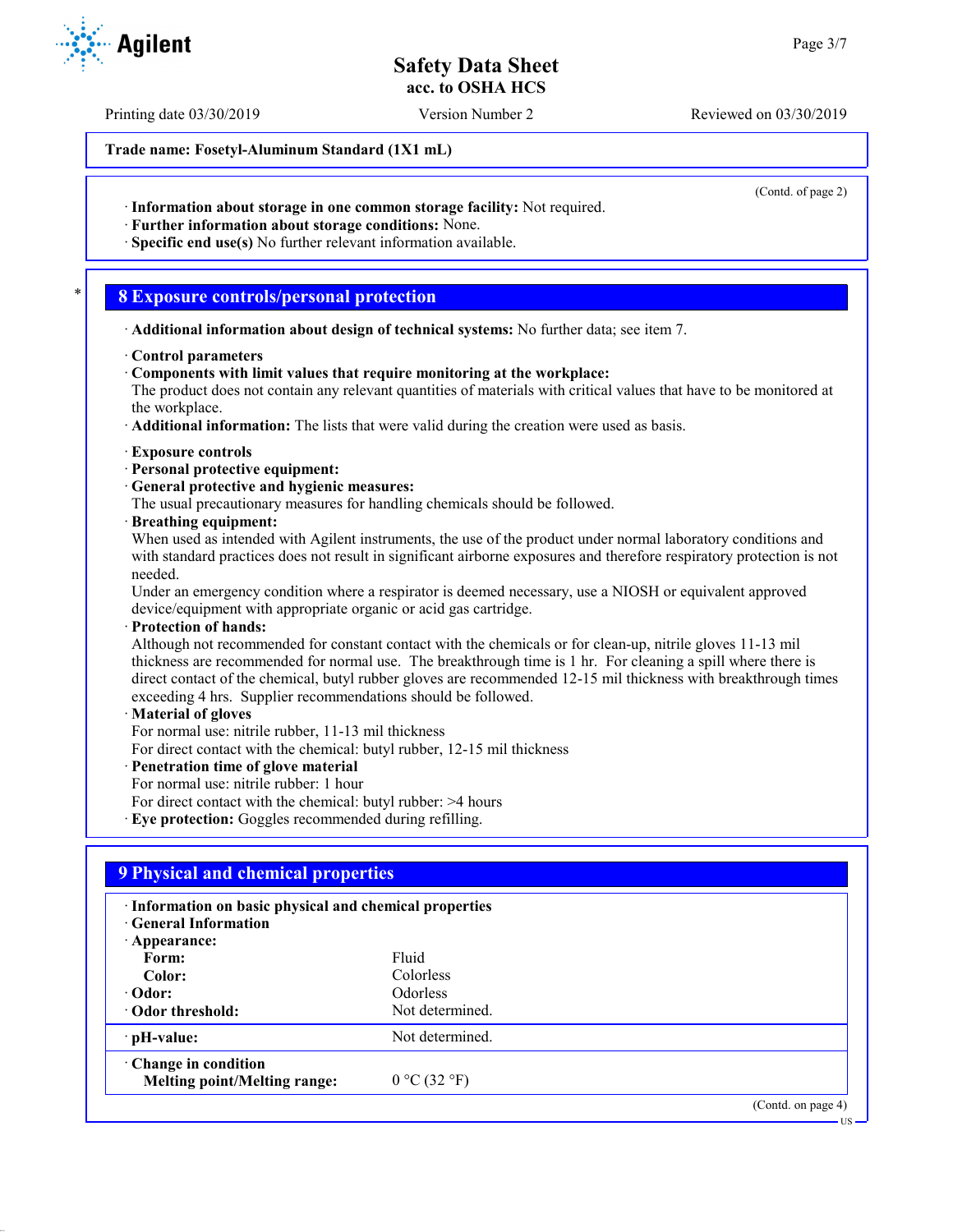**Trade name: Fosetyl-Aluminum Standard (1X1 mL)**

|                                                                                                  | (Contd. of page 3)                                                                                   |
|--------------------------------------------------------------------------------------------------|------------------------------------------------------------------------------------------------------|
| <b>Boiling point/Boiling range:</b>                                                              | 100 °C (212 °F)                                                                                      |
| · Flash point:                                                                                   | Not applicable.                                                                                      |
| · Flammability (solid, gaseous):                                                                 | Not applicable.                                                                                      |
| · Decomposition temperature:                                                                     | Not determined.                                                                                      |
| · Auto igniting:                                                                                 | Product is not selfigniting.                                                                         |
| Danger of explosion:                                                                             | Product does not present an explosion hazard.                                                        |
| <b>Explosion limits:</b><br>Lower:<br>Upper:                                                     | Not determined.<br>Not determined.                                                                   |
| $\cdot$ Vapor pressure at 20 °C (68 °F):                                                         | 23 hPa (17.3 mm Hg)                                                                                  |
| $\cdot$ Density at 20 °C (68 °F):<br>· Relative density<br>· Vapor density<br>· Evaporation rate | 1.00025 g/cm <sup>3</sup> (8.34709 lbs/gal)<br>Not determined.<br>Not determined.<br>Not determined. |
| · Solubility in / Miscibility with<br>Water:                                                     | Not miscible or difficult to mix.                                                                    |
| · Partition coefficient (n-octanol/water): Not determined.                                       |                                                                                                      |
| · Viscosity:<br>Dynamic at 20 °C (68 °F):<br>Kinematic:                                          | $0.952$ mPas<br>Not determined.                                                                      |
| · Solvent content:<br>Water:<br><b>VOC</b> content:                                              | 99.9%<br>$0.00 \%$<br>$0.0$ g/l / 0.00 lb/gal                                                        |
| <b>Solids content:</b><br>Other information                                                      | $0.1\%$<br>No further relevant information available.                                                |

## **10 Stability and reactivity**

· **Reactivity** No further relevant information available.

- · **Chemical stability**
- · **Thermal decomposition / conditions to be avoided:** No decomposition if used according to specifications.
- · **Possibility of hazardous reactions** No dangerous reactions known.
- · **Conditions to avoid** No further relevant information available.
- · **Incompatible materials:** No further relevant information available.
- · **Hazardous decomposition products:** No dangerous decomposition products known.

## **11 Toxicological information**

- · **Information on toxicological effects**
- · **Acute toxicity:**
- · **Primary irritant effect:**
- · **on the skin:** No irritant effect.

(Contd. on page 5)



Printing date 03/30/2019 Version Number 2 Reviewed on 03/30/2019

US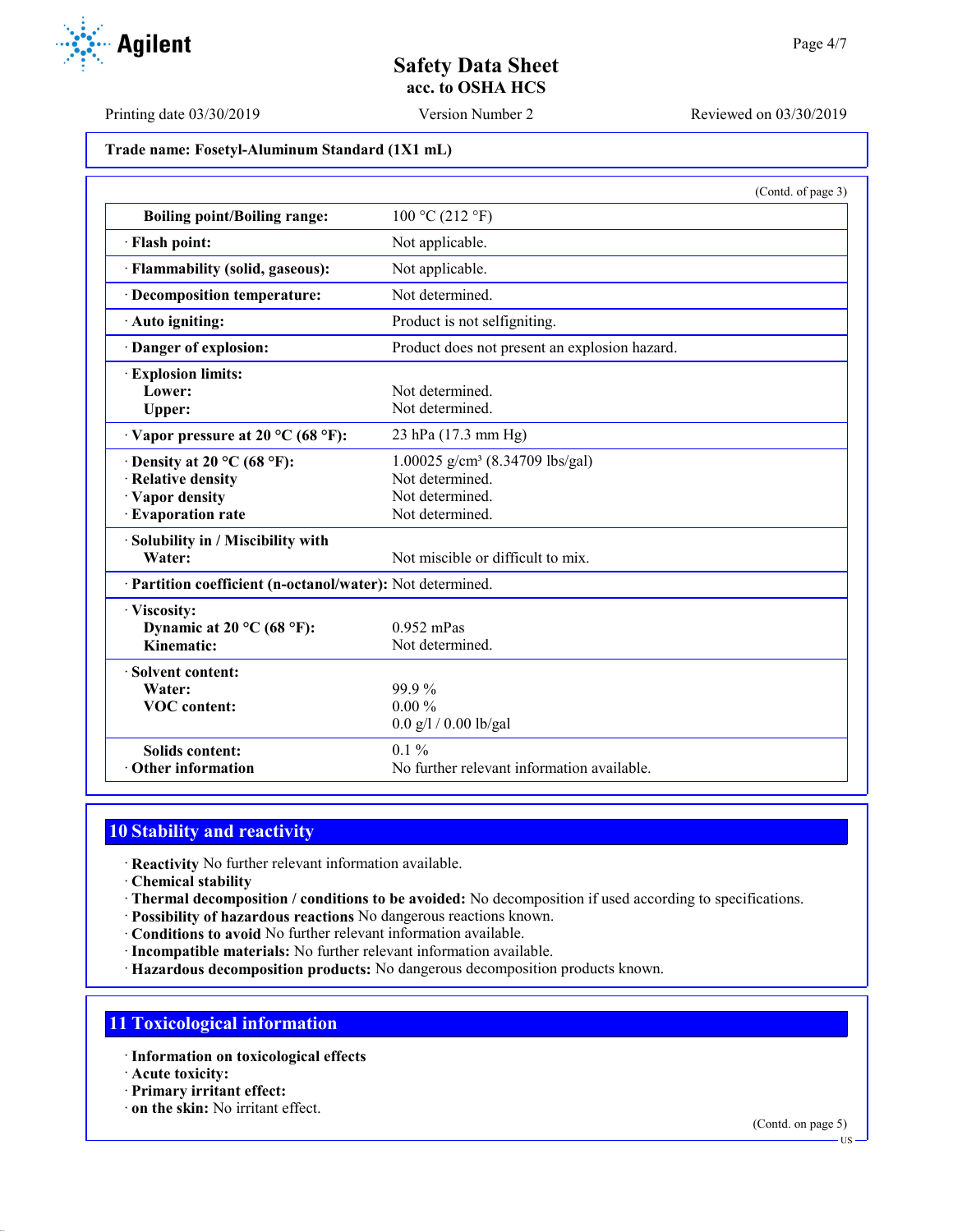Printing date 03/30/2019 Version Number 2 Reviewed on 03/30/2019

#### **Trade name: Fosetyl-Aluminum Standard (1X1 mL)**

(Contd. of page 4)

· **on the eye:** No irritating effect.

· **Sensitization:** No sensitizing effects known.

· **Additional toxicological information:**

The product is not subject to classification according to internally approved calculation methods for preparations: When used and handled according to specifications, the product does not have any harmful effects according to our experience and the information provided to us.

#### · **Carcinogenic categories**

· **IARC (International Agency for Research on Cancer)**

None of the ingredients is listed.

#### · **NTP (National Toxicology Program)**

None of the ingredients is listed.

#### · **OSHA-Ca (Occupational Safety & Health Administration)**

None of the ingredients is listed.

# **12 Ecological information**

#### · **Toxicity**

- · **Aquatic toxicity:** No further relevant information available.
- · **Persistence and degradability** No further relevant information available.
- · **Behavior in environmental systems:**
- · **Bioaccumulative potential** No further relevant information available.
- · **Mobility in soil** No further relevant information available.
- · **Additional ecological information:**
- · **General notes:** Not hazardous for water.
- · **Results of PBT and vPvB assessment**
- · **PBT:** Not applicable.
- · **vPvB:** Not applicable.
- · **Other adverse effects** No further relevant information available.

## **13 Disposal considerations**

- · **Waste treatment methods**
- · **Recommendation:** Smaller quantities can be disposed of with household waste.
- · **Uncleaned packagings:**
- · **Recommendation:** Disposal must be made according to official regulations.

| · Not Regulated, De minimus Quantities | $\overline{\phantom{a}}$ |  |
|----------------------------------------|--------------------------|--|
| ⋅ UN-Number                            |                          |  |
| · DOT, ADN, IMDG, IATA                 | not regulated            |  |
| · UN proper shipping name              |                          |  |
| · DOT, ADN, IMDG, IATA                 | not regulated            |  |

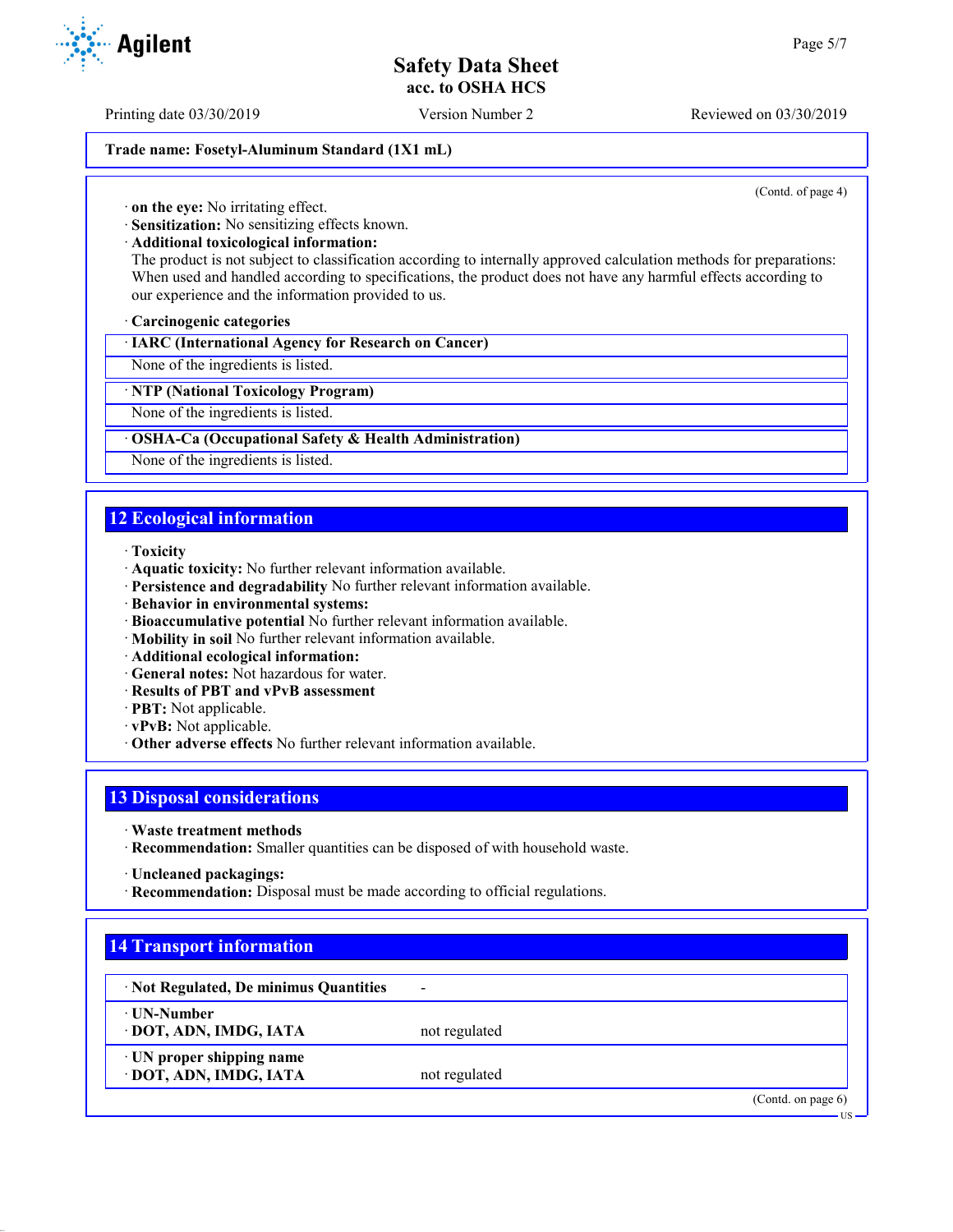**Trade name: Fosetyl-Aluminum Standard (1X1 mL)**

|                                            |                 | (Contd. of page 5) |
|--------------------------------------------|-----------------|--------------------|
| Transport hazard class(es)                 |                 |                    |
| · DOT, ADN, IMDG, IATA                     |                 |                    |
| · Class                                    | not regulated   |                    |
| · Packing group                            |                 |                    |
| · DOT, IMDG, IATA                          | not regulated   |                    |
| · Environmental hazards:                   | Not applicable. |                    |
| · Special precautions for user             | Not applicable. |                    |
| Transport in bulk according to Annex II of |                 |                    |
| <b>MARPOL73/78 and the IBC Code</b>        | Not applicable. |                    |
| · UN "Model Regulation":                   | not regulated   |                    |

# **15 Regulatory information**

· **Safety, health and environmental regulations/legislation specific for the substance or mixture** · **Sara**

· **Section 355 (extremely hazardous substances):**

None of the ingredients is listed.

· **Section 313 (Specific toxic chemical listings):**

None of the ingredients is listed.

· **TSCA (Toxic Substances Control Act):**

7732-18-5 water

· **Proposition 65**

· **Chemicals known to cause cancer:**

None of the ingredients is listed.

· **Chemicals known to cause reproductive toxicity for females:**

None of the ingredients is listed.

· **Chemicals known to cause reproductive toxicity for males:**

None of the ingredients is listed.

· **Chemicals known to cause developmental toxicity:**

None of the ingredients is listed.

## · **Carcinogenic categories**

· **EPA (Environmental Protection Agency)**

None of the ingredients is listed.

· **TLV (Threshold Limit Value established by ACGIH)**

None of the ingredients is listed.

· **NIOSH-Ca (National Institute for Occupational Safety and Health)**

None of the ingredients is listed.

· **Chemical safety assessment:** A Chemical Safety Assessment has not been carried out.

(Contd. on page 7)

US

Printing date 03/30/2019 Version Number 2 Reviewed on 03/30/2019

**Agilent**